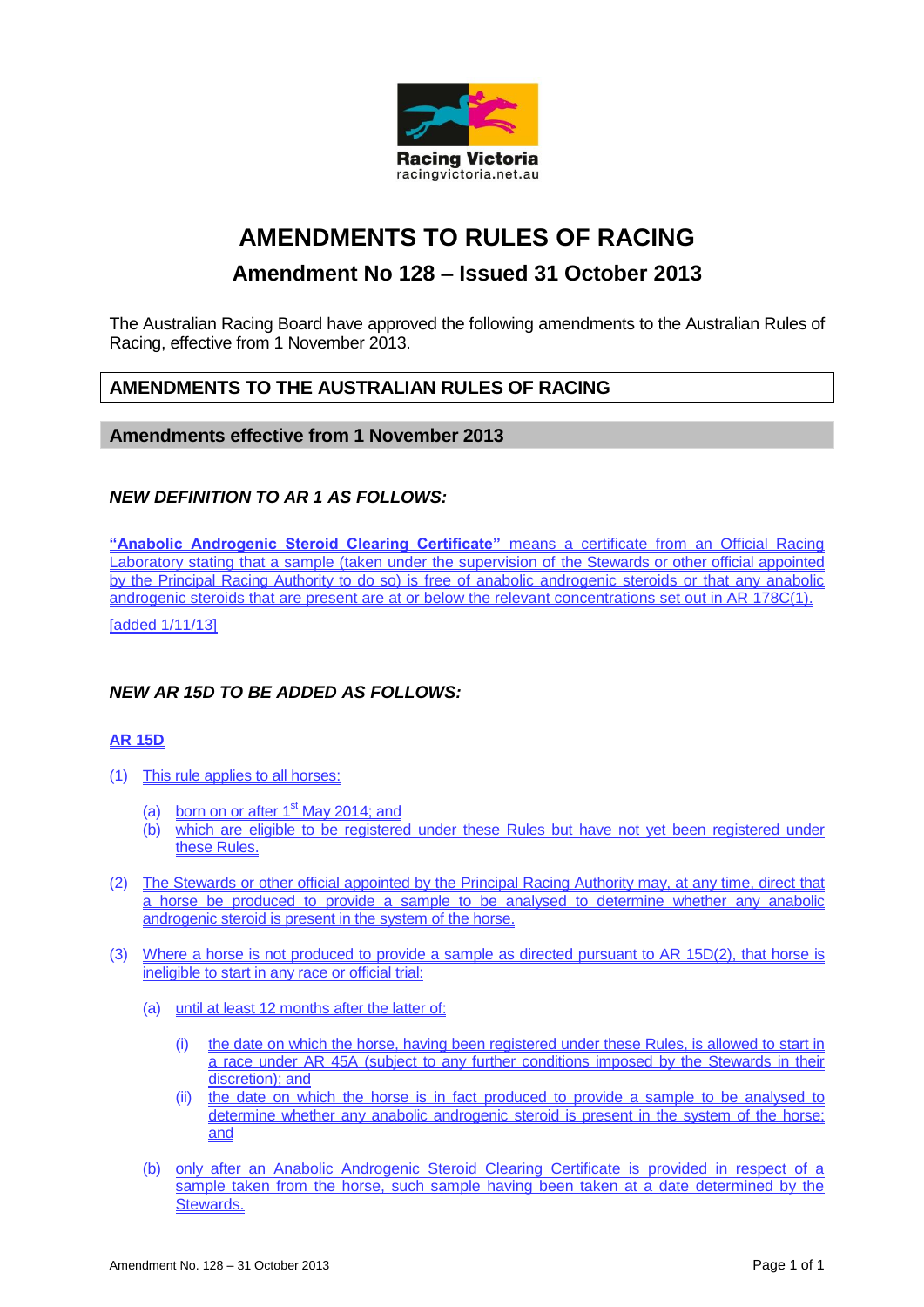- (4) Where a sample taken at any time from a horse has detected in it an anabolic androgenic steroid (other than an anabolic androgenic steroid which is present at or below the relevant concentrations set out in AR.178C(1)), that horse is ineligible to start in any race or official trial:
	- (a) until at least 12 months after the latter of:
		- (i) the date on which the horse, having been registered under these Rules, is allowed to start in a race under AR.45A (subject to any further conditions imposed by the Stewards in their discretion); and
		- (ii) the date the relevant sample was taken; and
	- (b) only after an Anabolic Androgenic Steroid Clearing Certificate is provided in respect of a sample taken from the horse, such sample having been taken at a date determined by the Stewards.
- (5) Any person must, when directed by the Stewards or other official appointed by the Principal Racing Authority, produce, or otherwise give full access to, the horse so that the Stewards or other official appointed by the Principal Racing Authority may take or cause a sample to be taken and analysed to determine whether any anabolic androgenic steroid is present in the system of the horse.
- (6) For the avoidance of doubt and without limitation, sub-rule (5) requires an owner, lessee, nominator and/or trainer to produce the horse, or otherwise give full access to the horse, even if the horse is:
	- (a) under the care or control of another person; and/or
	- (b) located at the property of another person.
- (7) Any person who fails to produce, or give full access to, a horse to provide a sample as required by sub-rule (5) may be penalised."

[AR 15D added 1/11/13]

# *AR 177B(2) (r) AND (s) BE AMENDED AS FOLLOWS:*

- metabolites, artifacts and isomers of any of the substances specified in paragraphs (a) to (q).
- (r) anabolic androgenic steroids (other than an anabolic androgenic steroid which is present at or below the relevant concentrations set out in AR 178C(1)); and
- (s) metabolites, artifacts and isomers of any of the substances specified in paragraphs (a) to (r).

[deleted and replaced 1/11/2012, amended and paragraphs renumbered 1/12/2012, (r) amended (s) added 1/11/2013]

### *AR 177C BE AMENDED AS FOLLOWS:*

**AR 177C** In the case of the presence of testosterone (including both free testosterone and testosterone liberated from its conjugates) above a mass concentration of 20 micrograms per litre being detected in a urine sample taken from a gelding prior to or following its running in any race it is open to the Stewards to find that the provisions of AR 177 or 178H do not apply if on the basis of the scientific and analytical evidence available to them they are satisfied that the detected level in the sample was of endogenous origin or as a result of endogenous activity. [added 1/10/12, amended 1/11/13]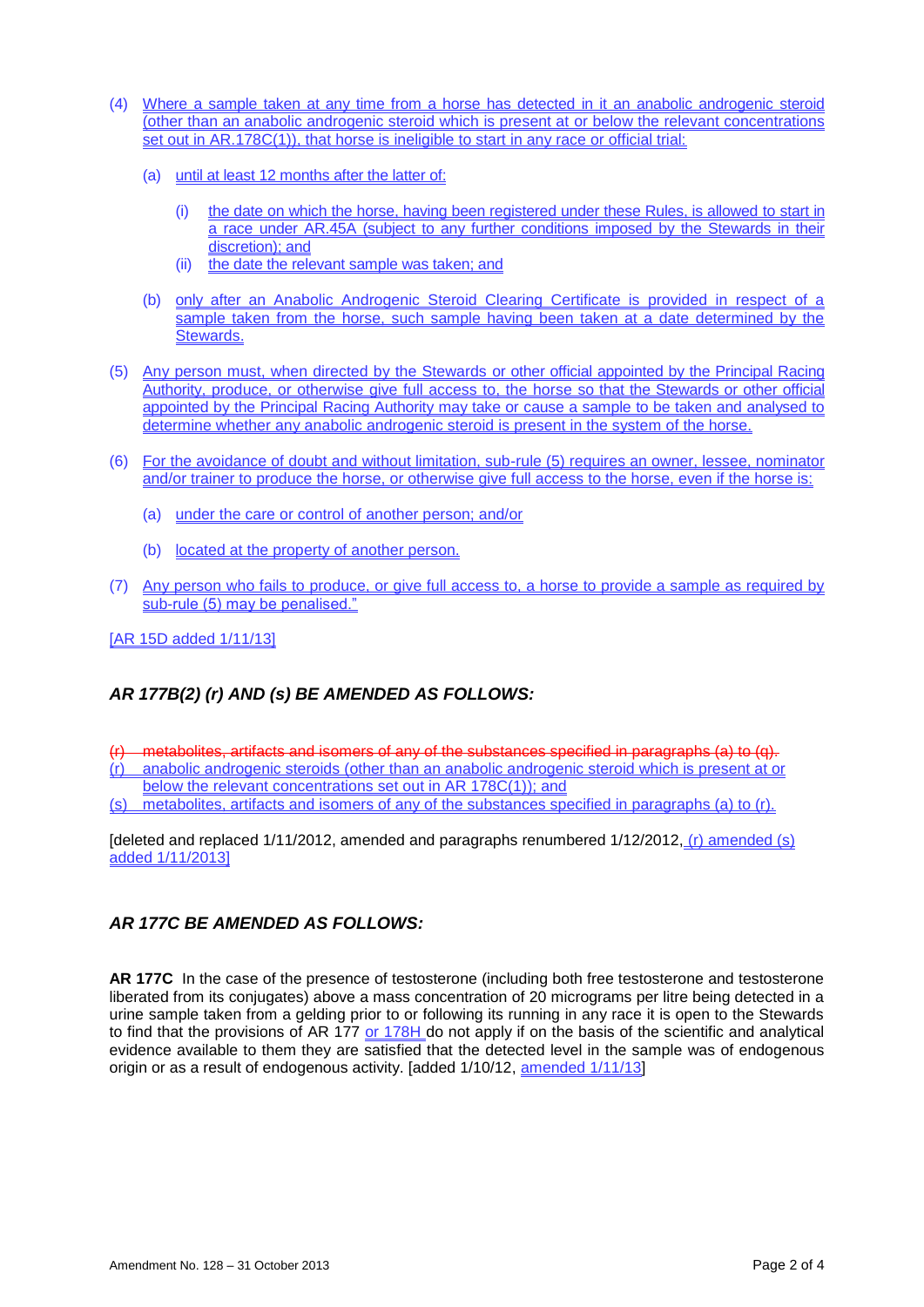### *AR 178C BE AMENDED AS FOLLOWS:*

(1) The following prohibited substances when present at or below the concentrations respectively set out are excepted from the provisions of AR 178B and AR 178H:

[AR 178C(1) amended 1/11/13]

...

#### *AR 178G BE AMENDED AS FOLLOWS:*

#### **AR 178G**

In the case of the presence of testosterone (including both free testosterone and testosterone liberated from its conjugates) above a mass concentration of 20 micrograms per litre being detected in a urine sample taken from a gelding prior to or following its running in any race it is open to the Stewards to find that the provisions of AR 178 or  $AR$  178H do not apply if on the basis of the scientific and analytical evidence available to them they are satisfied that the detected level in the sample was of endogenous origin or as a result of endogenous activity. [added 1/10/12, amended 1/11/13]

#### *NEW AR 178H BE ADDED AS FOLLOWS:*

#### **AR 178H**

- (1) A horse must not, in any manner, at any time, be administered an anabolic androgenic steroid.
- (2) Any person who:
	- (a) administers an anabolic androgenic steroid;
	- (b) attempts to administer an anabolic androgenic steroid;
	- (c) causes an anabolic androgenic steroid to be administered; and/or
	- (d) is a party to the administration of, or an attempt to administer, an anabolic androgenic steroid,

to a horse commits an offence and must be penalised in accordance with AR 196(5).

- (3) Where the Stewards are satisfied that a horse has, or is likely to have been, administered any anabolic androgenic steroid contrary to AR 178H(1), the Stewards may prevent the horse from starting in any relevant race, official trial or jump-out.
- (4) When a sample taken at any time from a horse has detected in it an anabolic androgenic steroid the horse is not permitted to start in any race or official trial:
	- (a) for a minimum period of 12 months from the date of the collection of the sample in which an anabolic androgenic steroid was detected; and
	- (b) only after an Anabolic Androgenic Steroid Clearing Certificate is provided in respect of a sample taken from the horse, such sample having been taken at a date determined by the Stewards.
- (5) Any owner, lessee, nominator, trainer and/or person in charge of a horse registered under these Rules must, when directed by the Stewards or other official appointed by the Principal Racing Authority, produce, or otherwise give full access to, the horse so that the Stewards or other official appointed by the Principal Racing Authority may take or cause a sample to be taken and analysed to determine whether any anabolic androgenic steroid is present in the system of the horse.
- (6) For the avoidance of doubt and without limitation, sub-rule (5) requires an owner, lessee, nominator and/or trainer to produce the horse, or otherwise give full access to the horse, even if the horse is:
	- (a) under the care or control of another person; and/or